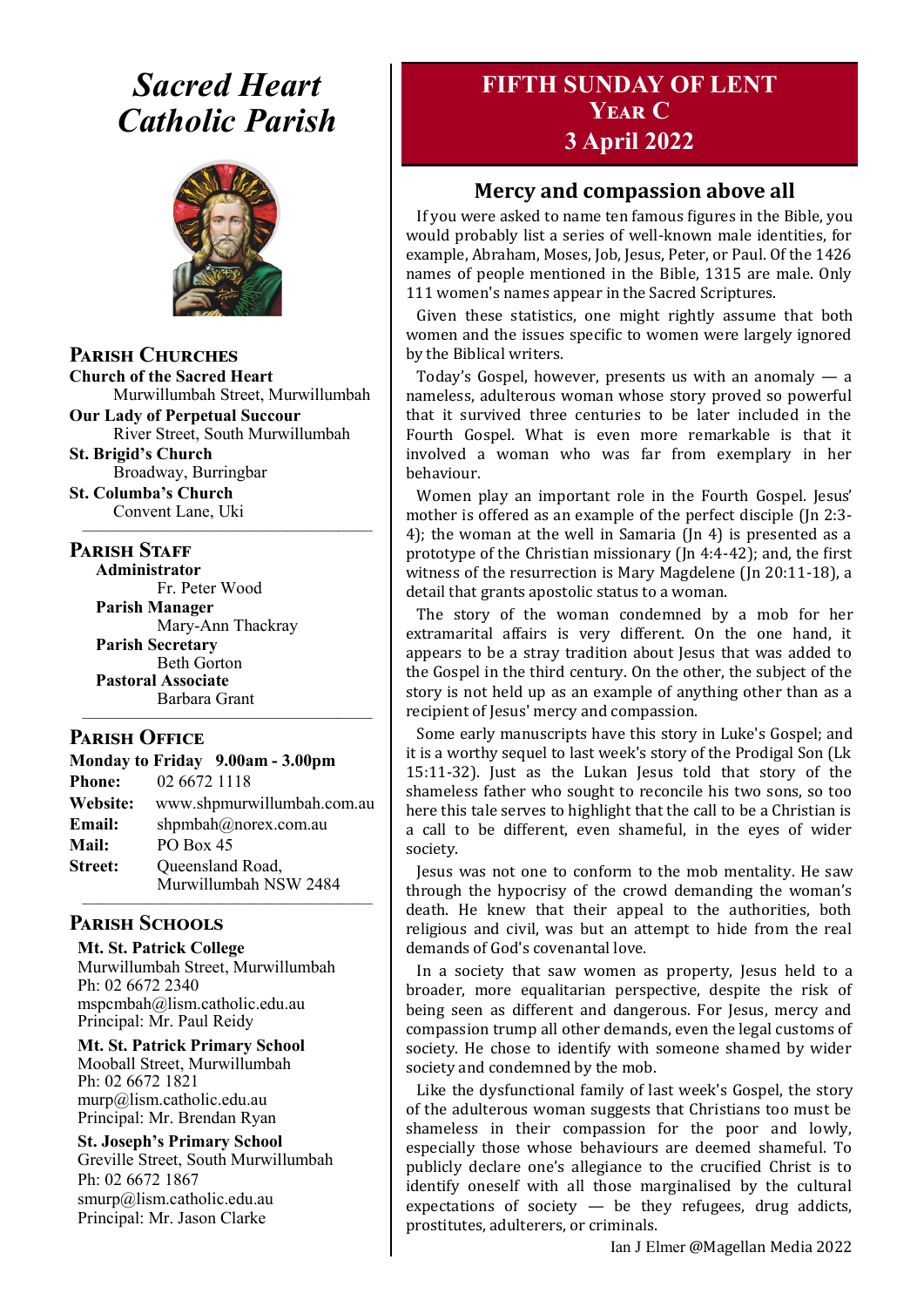# This week in the Parish  $3 - 10$  April

| Sunday 3    | <b>FIFTH SUNDAY OF LENT - Year C</b><br>8:00 am - Mass<br>10:00 am - Mass<br>11:15 am - Baptism                                                   |
|-------------|---------------------------------------------------------------------------------------------------------------------------------------------------|
| Tuesday 5   | 4:30 pm - Hour of Prayer<br>No 5:30 pm Mass today<br>6:00 pm - Il Rite of Reconciliation - Kingscliff                                             |
| Wednesday 6 | 4:30 pm - Hour of Prayer<br>5:30 pm - Mass                                                                                                        |
| Thursday 7  | 8:15 am - Mass<br>9:15 am - Legion of Mary (Philomena 0414201940)<br>5:30 pm - Pastoral Council Meeting                                           |
| Friday 8    | 12:00 pm - Mass<br>12:30 pm - Stations of the Cross (see note below)                                                                              |
| Saturday 9  | 3:00 pm - Wedding - Sacred Heart Church<br>Rachel Macartney & Cameron Barnes<br>6:00pm - Vigil Mass                                               |
| Sunday 10   | PALM SUNDAY OF THE PASSION OF THE LORD<br>7:45 am - Sacred Park with Anglican Community -<br>process to the Sacred Heart Church<br>8:00 am - Mass |

### RECONCILIATION IN LENT

Friday: 11:30 am - 11:50 am Saturday: 5.30 pm - 5.50 pm Sunday: 7.30 am - 7.50 am

### HOUR FOR PRIVATE PRAYER

Each Tuesday & Wednesday from 4:30 pm

#### **Wednesday Word**

Copies of Wednesday Word, with this weekend's readings, are available for you in the Church.

#### EXPOSITION OF THE BLESSED **SACRAMENT**

First Friday of each month

11 am - 11:50 am

## **Please Pray For:**

#### **Recently Deceased**:

Mary Coleman (nee Norris), Lyle Houlahan, Kath O'Keeffe, John Keevers

#### **Anniversaries:**

Mary Flanagan, Shirley Nolan, Genevieve Natera **Those Who Are Sick:** 

Deb Craig, Fr Anthony Lemon, James Wallace

#### **II Rite of Reconciliation**

St Anthony's Church, Kingscliff Tuesday 5 April at 6pm. Several priests will be available.

## **Reading Roster | Year C**

**2/3 April | Fifth Sunday of Lent** 

6 pm - Lyndy Severs 8 am - Jan Bruce 10 am - Mary-Ann Thackray

## **View Mass At Home -** *There are several options*

- *to tune into Mass at home when you can't join us:*
- *Bishop Greg continues to online-stream Sunday Mass on the Diocesan YouTube channel - 9:00 am.*
- *Freeview TV - Channel 10 Sunday 6 am*

## **Acknowledgement of Country**

**STATIONS OF THE CROSS Sacred Heart Church - 12.30pm Fridays during Lent led by Legion of Mary** (following 12.00 pm Mass)





## **BAPTISM**:

Please welcome **Bruna Olive Blackman** to our faith community.

## **'Mass of Anointing' 9am | Saturday | 23 April**

The Sacrament of the Anointing of the Sick is a prayer of healing which may be celebrated individually and communally, and may be received more than once. **All Parishioners Are Welcome.** 

#### *Readings for this Sunday and next week:*

**FIFTH SUNDAY OF LENT - Year C** Is 43:16-21; Phil 3:8-14; Jn 8:1-11

**PALM SUNDAY - Year C** (Entrance: Lk 19:28-40) Is 50:4-7; Phil 2:6-11; Lk 22:14 - 23:56

*We would like to acknowledge the Bundjalung people who are the Traditional Owners of this land on which we gather and pray today. We pay our respects to the Elders past, present and emerging, and extend that respect to other Aboriginal and Torres Strait Islander people past, present and emerging.*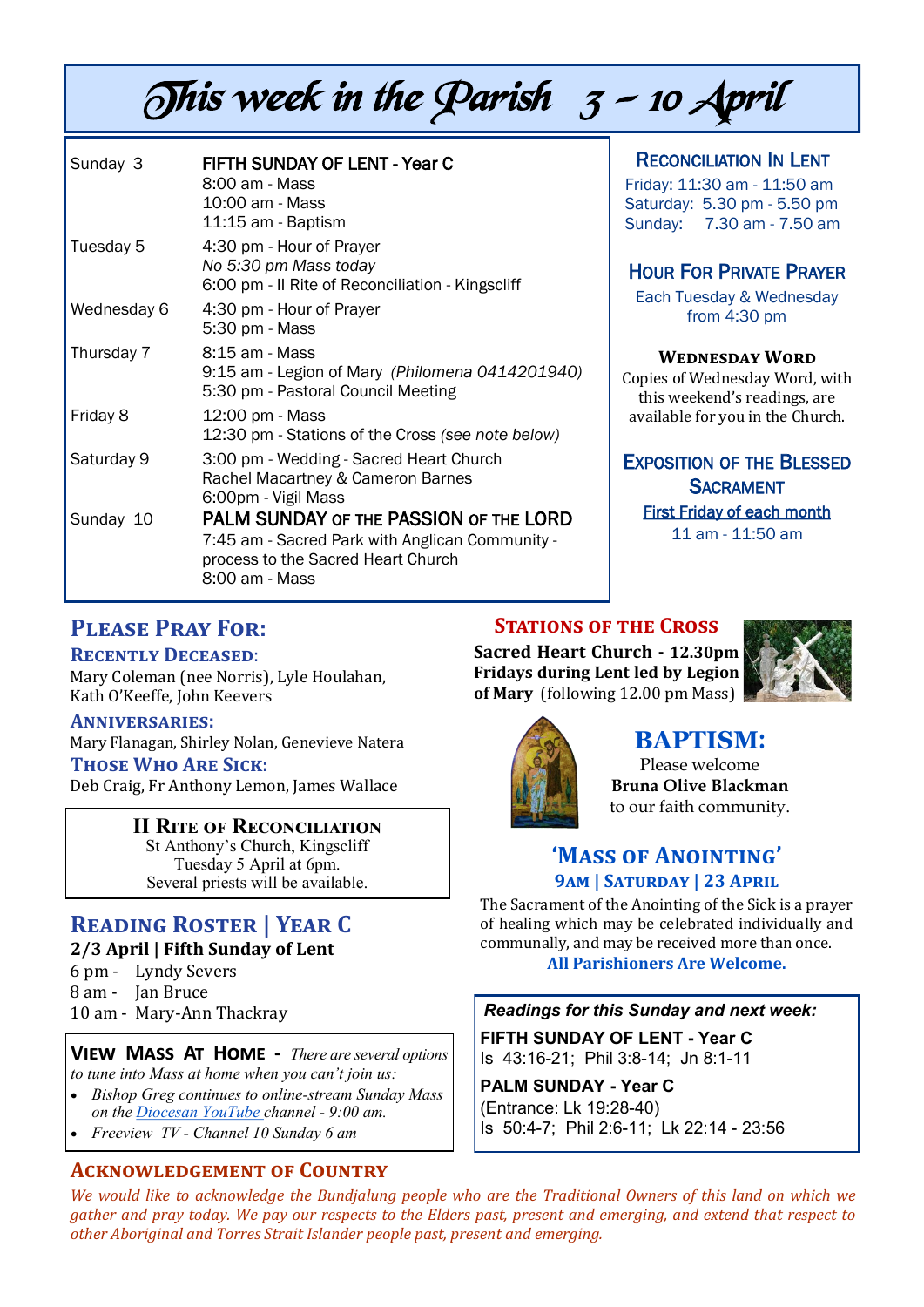## **Entrance Hymn May This Lenten Discipline**

James McAuley

Ref: May this Lenten discipline which we undertake with love, turn our minds to things above.

Sin has sundered us from God, selfish we have grown and cold, foolish were the ways we trod, evil habits keep their hold.

Now we fast that we may feast where the Lord of life presides; may our hunger be increased for the bread which he provides.

As we keep this Lent with prayer and from pleasures are withdrawn, minds and bodies we prepare for the joy of Easter dawn.

## **Communion Hymn**

### **Jesus, My Lord, My God, My All**

Frederick W Faber

**Australian Catholic Bishops Conference** 

Jesus my Lord, my God, my all, how can I love thee as I ought? And how revere this wondrous gift so far surpassing hope or thought?

Sweet sacrament we thee adore; Oh make us love thee more and more Oh make us love thee more and more.

Had I but Mary's sinless heart to love thee with my dearest king, oh with what bursts of fervent praise thy goodness Jesus would I sing!

> Sweet sacrament we thee adore; Oh make us love thee more and more Oh make us love thee more and more.

## **PRAYER FOR PEACE** AND JUSTICE IN UKRAINE

God of peace and justice, who change the hardened heart and break the power of violence, we entrust the people of Ukraine to you.

Protect them in this time of peril; let them know not death but life, not slavery but freedom.

You are Father of all; we are brothers and sisters.

Give us the strength to live that truth in love, choosing peace not war.

Through Christ our Lord.

Amen.

## **Reflection Hymn GRANT TO US O LORD** Lucien Deiss

Ref: Grant to us O Lord, a heart renewed; Recreate in us your own Spirit, Lord!

Behold, the days are coming, says the Lord our God, When I will make a new covenant with the house of Israel.

Deep within their being I will implant my law; I will write it in their hearts.

I will be their God, and they shall be my people.

And for all their faults I will grant forgiveness; Nevermore will I remember their sins.

### **Recessional Hymn**

## **I Am The Bread Of Life**

Suzanne Toolan

I am the bread of life; he who comes to me shall not hunger. He who believes in me shall not thirst, no one can come to me unless the Father draw him

> And I will raise him up, and I will raise him up, And I will raise him up on the last day.

The bread that I will give is my flesh for the life of the world, and he who eats of this bread, he shall live forever, he shall live forever.

And I will raise him up …

I am the resurrection, I am the life; he who believes in me, even if he die, he shall live forever.

And I will raise him up…

*(Used with permission: Word of Life International Licence No. 1466E)*

*Has not one condemned you, woman? No one, Lord. Neither shall I condemn you. From now on, sin no more.*



**A reminder ... DAYLIGHT SAVING ENDS 3 am SUNDAY 3 APRIL**